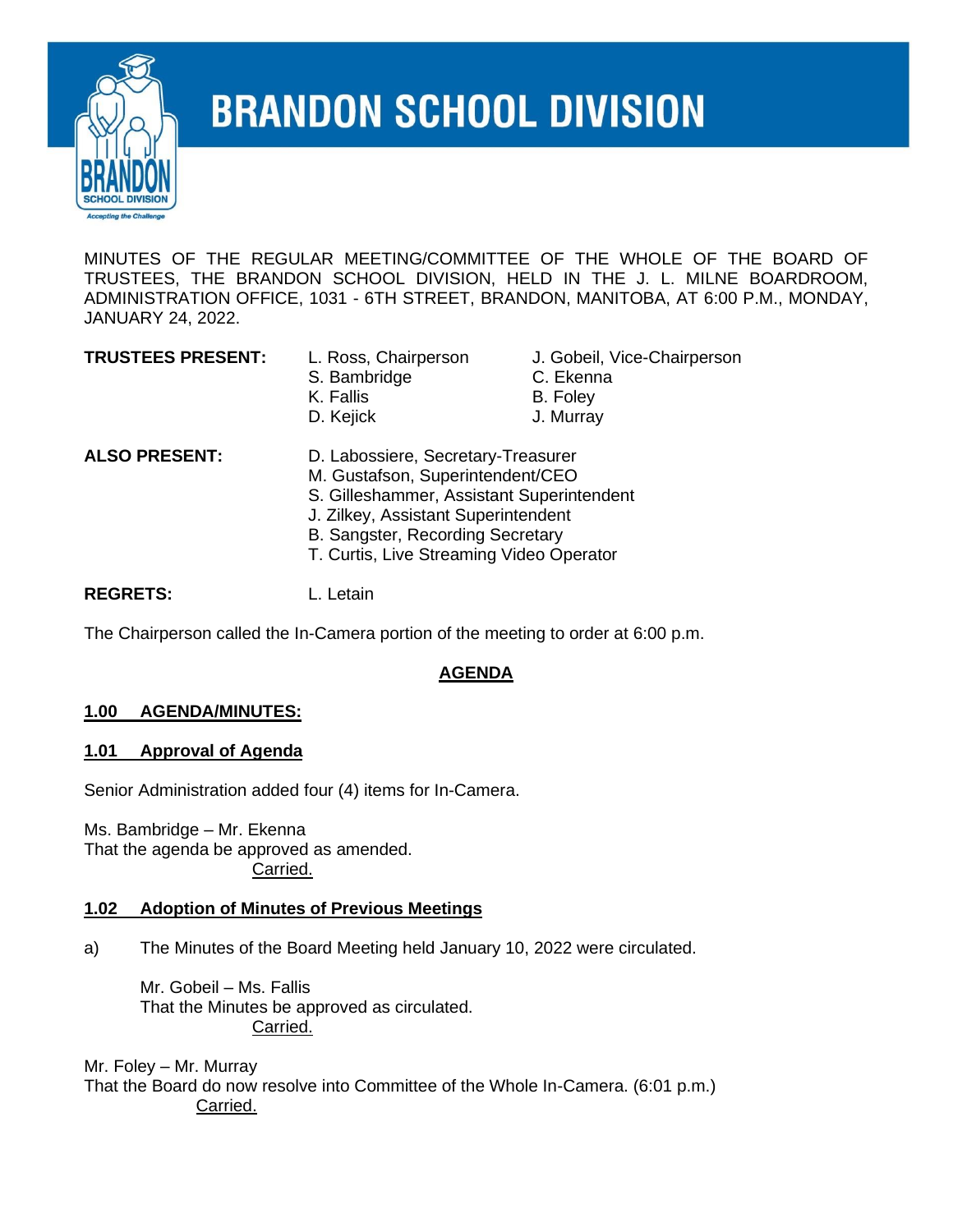## **2.00 IN CAMERA DISCUSSION (COMMITTEE OF THE WHOLE):**

#### **2.01 Student Issues**

**- Reports**

**- Trustee Inquiries**

#### **2.02 Personnel Matters**

#### **- Reports**

- a) Staffing Activity Report was presented.
- b) Mr. Mathew Gustafson, Superintendent/CEO, provided information on a Personnel Matter and answered Trustee questions.

#### **- Trustee Inquiries**

#### **2.03 Property Matters/Tenders**

**- Reports**

#### **- Trustee Inquiries**

## **2.04 Board Operations**

**- Reports**

- a) Mr. Denis Labossiere, Secretary-Treasurer, provided information on a Board Operations Matter, answered Trustee questions, and received direction from the Board.
- c) Trustee Ross spoke on a Board Operations Matter and received feedback from the Board.
- d) The Secretary-Treasurer provided an update on a Board Operations Matter and received direction from the Board.

#### **- Trustee Inquiries**

Mr. Foley – Ms. Fallis

That the Committee of the Whole In-Camera do now resolve into Board. (7:24 p.m.) Carried.

The Chairperson called the Public portion of the meeting to order at 7:34 p.m. with a traditional heritage acknowledgement.

## **3.00 PRESENTATIONS AND COMMUNICATIONS:**

- **3.01 Presentations For Information**
- **3.02 Communications For Information**

## **3.03 Communications For Action**

## **4.00 REPORT OF SENIOR ADMINISTRATION**

The Superintendent/CEO, provided highlights on the following items from the January 24, 2022 Report of Senior Administration:

A) Administrative Information

- ➢ Celebrations:
	- King George Student Artwork created for residents of Rideau Park Personal Care Home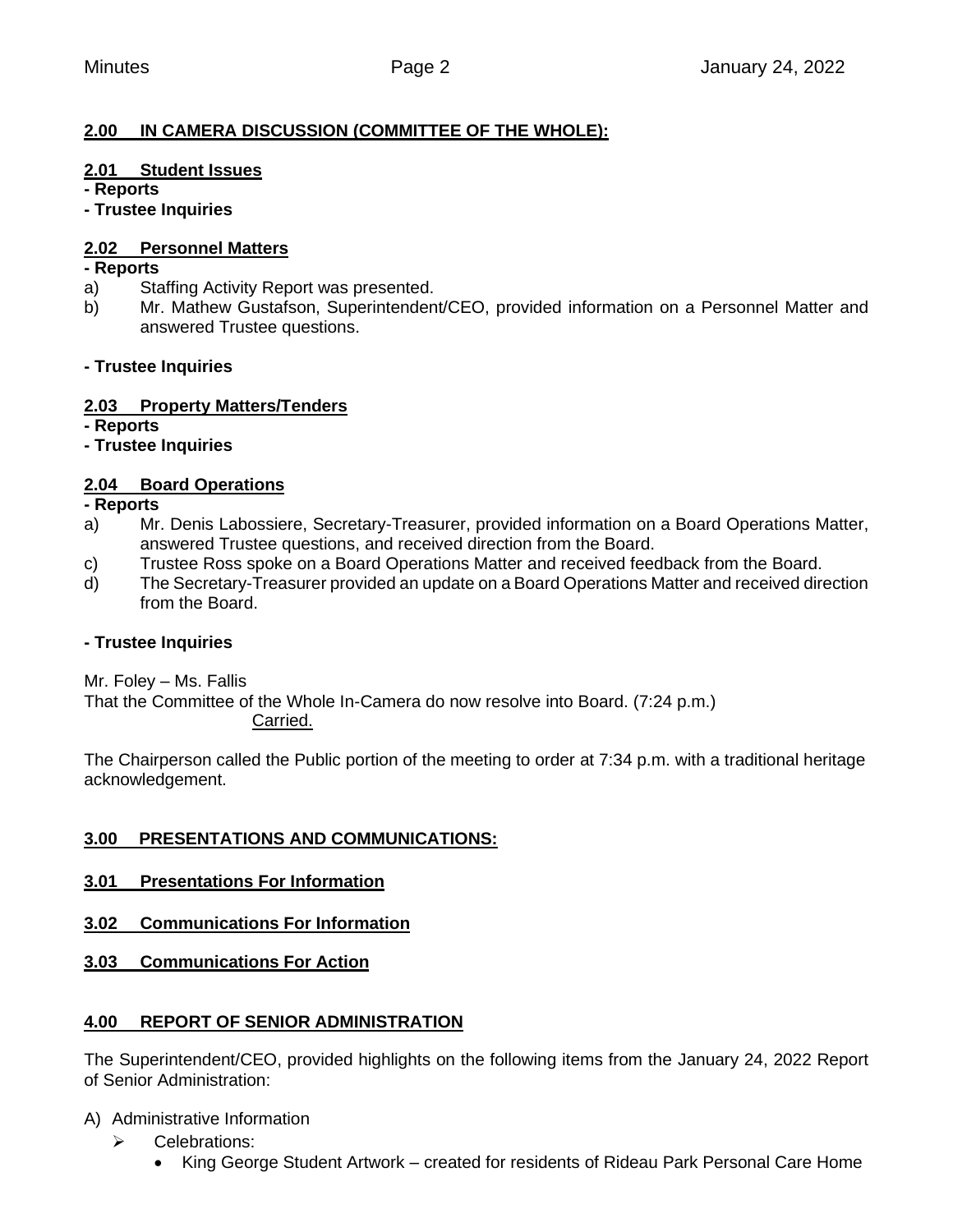- ➢ Information Items:
	- Manitoba Education Correspondence
		- Early Development Instrument (EDI) 2022-2023
		- Expansion of Rapid Antigen Testing Program for Schools
		- Manitoba Education Update re: January 17th Return to School
		- Application Process for High-Demand Kindergarten Programs
- ➢ Presentations:
	- Manitoba Education/Manitoba Health and Seniors Care Toolkit for Notification of Cases in Schools – M. Gustafson
	- Attendance Monitoring and COVID-19 Case Prevalence S. Gilleshammer
- B) Business Arising for Board Action
	- ➢ Response to Trustee Foley's Trustee Inquiry J. Zilkey

Trustees asked questions for clarification.

Mr. Gobeil – Mr. Foley That the January 24, 2022 Report of Senior Administration be received and filed. Carried.

## **5.00 GOVERNANCE MATTERS**

#### **5.01 Reports of Committees**

a) Finance and Facilities Committee Meeting The written report of the Finance and Facilities Committee meeting held on January 10, 2022 was circulated.

Ms. Fallis – Ms. Kejick That the Report be received and filed. Carried.

## **5.02 Delegations and Petitions**

## **5.03 Business Arising**

- **- From Previous Delegation**
- **- From Board Agenda**

## **- MSBA Matters**

a) e-bulletin – December 22, 2021

Trustee Bambridge reminded Trustees of the upcoming MSBA Annual General Meeting scheduled for Friday, March 11, 2022.

## **5.04 Public Inquiries (max. 15 minutes)**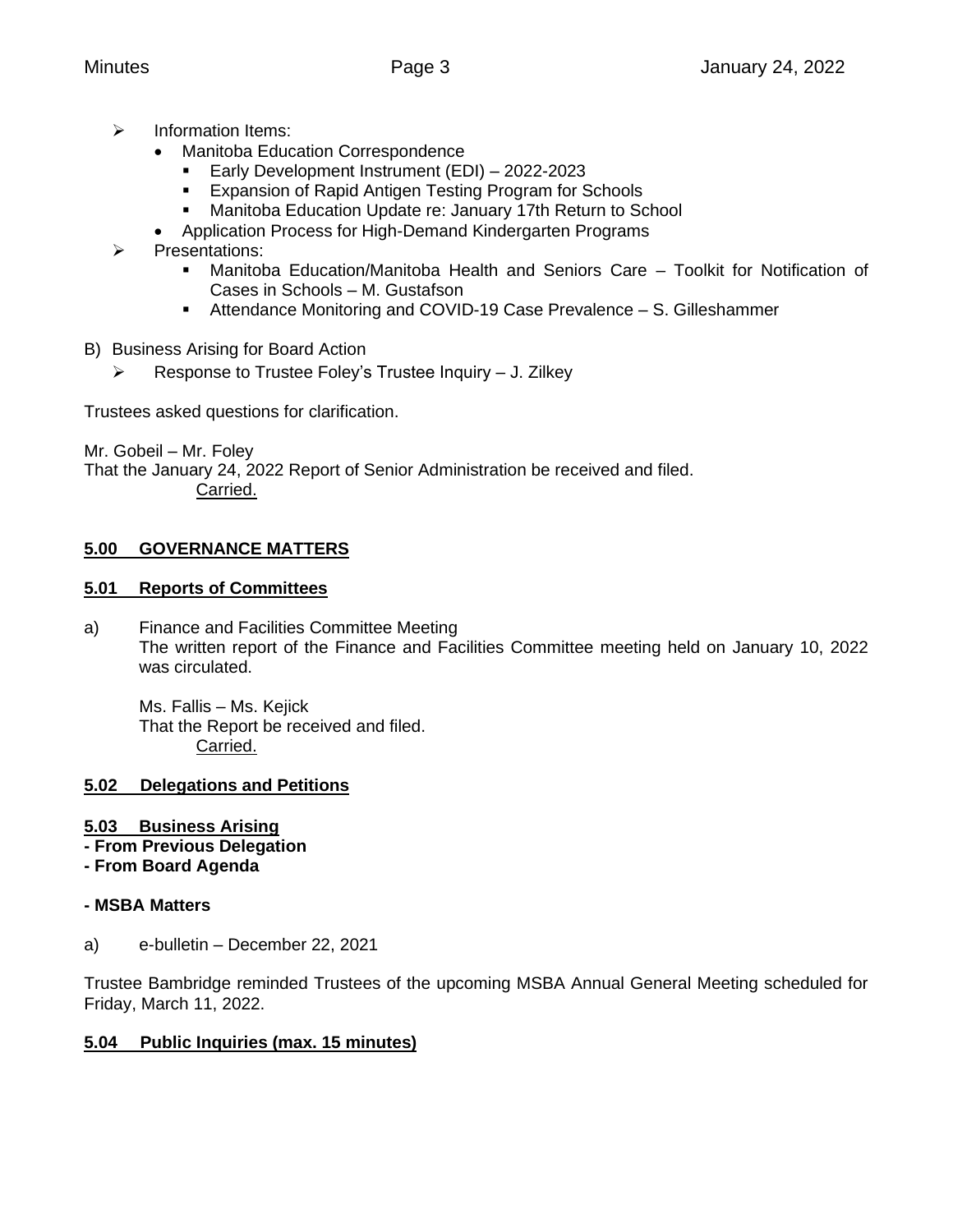## **5.05 Motions**

#### Late Motion:

02/2022 Ms. Bambridge – Mr. Murray

That the Brandon School Division request six (6) modular classroom units for the 2022-2023 school year from the Department of Central Services.

Trustees spoke on this request, noting concern about the modular classrooms being placed at schools but never removed. Further discussion took place regarding the need for permanent structures and expansions of existing schools.

Carried. (7-1)

#### **5.06 Bylaws**

- **5.07 Giving of Notice**
- **5.08 Trustee Inquiries**

#### **6.00 ANNOUNCEMENTS**

- a) NEXT REGULAR BOARD MEETING/COMMITTEE OF THE WHOLE 7:30 p.m. (public), Monday, February 14, 2022, Boardroom.
- b) Upcoming Budget Dates **(Dependent on date of Funding Announcement)**:
	- Budget Presentation 7:00 p.m., Thursday, February 17, 2022, Boardroom.
	- Budget Deliberations 10:00 a.m. Public Portion, (9:00 a.m. In-Camera Portion), Tuesday, February 22, 2022, Boardroom.
	- Public Budget Consultation/Presentations 7:00 p.m., Monday, February 28, 2022, Boardroom.
	- Final Budget Approval 7:00 p.m., Monday, March 7, 2022, Boardroom.

#### **Due to COVID-19:**

- Brandon School Division Board Meetings take place in person and allow public attendance, however, to accommodate space limitations and physical distancing, we ask that those wishing to attend pre-register with Bernadene Sangster, Executive Assistant, at [sangster.bernadene@bsd.ca,](mailto:sangster.bernadene@bsd.ca) or (204) 729-3114 by 4:00 p.m. the Friday prior to the Board meeting.
- Members of the public wishing to make a presentation, a delegation or a petition are asked to contact Ms. Sangster no later than 4:00 p.m. on the Tuesday prior to the Board meeting.
- Face mask use is mandatory.
- We invite everyone to watch live streaming of the Board meetings on our website: <https://www.bsd.ca/page/8192/board-meeting-dates-live-streaming>